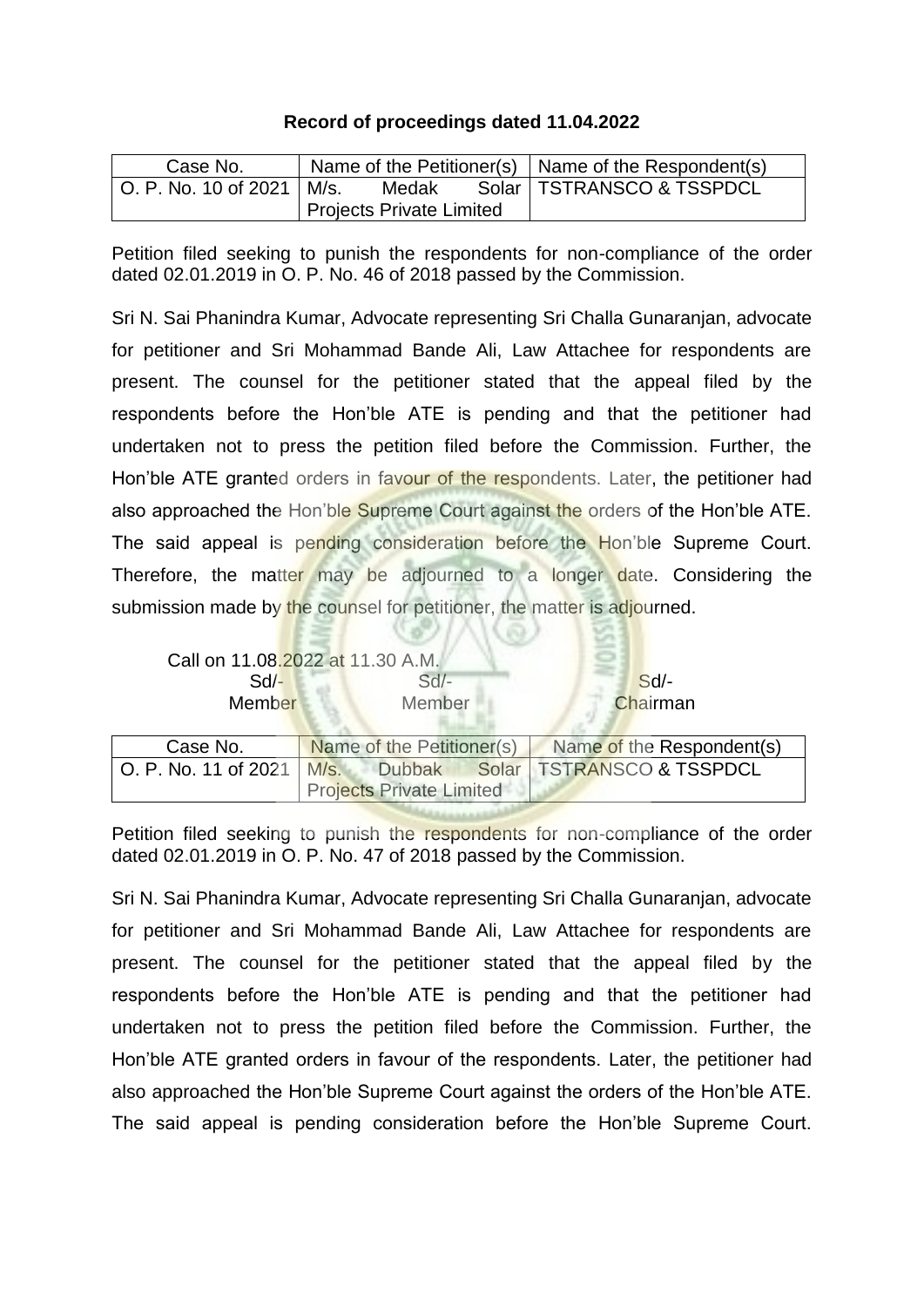Therefore, the matter may be adjourned to a longer date. Considering the submission made by the counsel for petitioner, the matter is adjourned.

|                      | Call on 11.08.2022 at 11.30 A.M. |                                |  |
|----------------------|----------------------------------|--------------------------------|--|
| Sd                   | $Sd$ -                           | Sd/-                           |  |
| Member<br>Member     |                                  | Chairman                       |  |
|                      |                                  |                                |  |
| Case No.             | Name of the Petitioner(s)        | Name of the Respondent(s)      |  |
| O. P. No. 12 of 2021 | M/s. Sarvotham Care              | <b>TSTRANSCO &amp; TSSPDCL</b> |  |

Petition filed seeking to punish the respondents for non-compliance of the order dated 02.01.2019 in O. P. No. 61 of 2018 passed by the Commission.

Sri N. Sai Phanindra Kumar, Advocate representing Sri Challa Gunaranjan, advocate for petitioner and Sri Mohammad Bande Ali, Law Attachee for respondents are present. The counsel for the petitioner stated that the appeal filed by the respondents before the Hon'ble ATE is pending and that the petitioner had undertaken not to press the petition filed before the Commission. Further, the Hon'ble ATE granted orders in favour of the respondents. Later, the petitioner had also approached the Hon'ble Supreme Court against the orders of the Hon'ble ATE. The said appeal is pending consideration before the Hon'ble Supreme Court. Therefore, the matter may be adjourned to a longer date. Considering the submission made by the counsel for petitioner, the matter is adjourned.

| Call on 11.08.2022 at 11.30 A.M. |        |          |
|----------------------------------|--------|----------|
| Sd/-                             | $Sol-$ | $Sd$ -   |
| <b>Member</b>                    | Member | Chairman |

| Case No.                     | Name of the Petitioner(s)         | Name of the Respondent(s)      |
|------------------------------|-----------------------------------|--------------------------------|
| $ $ O. P. No. 24 of 2021 $ $ | M/s. Prashanth Narayan G<br>(PNG) | <b>TSSPDCL &amp; TSTRANSCO</b> |

Petition filed seeking the energy generated fed into the grid for the period before open access as deemed purchase of licensee or pay for the same.

Sri N. Sai Phanindra Kumar, Advocate representing Sri Challa Gunaranjan, counsel for the petitioner and Sri Mohammad Bande Ali, Law Attachee for respondents are present. The counsel for petitioner stated that he needs further time to file rejoinder in the matter as the authorized signatory for the same is not available for signing the rejoinder and that therefore, a short time may be given. The representative for the respondents has also opposed the same as he had sufficient time for filing the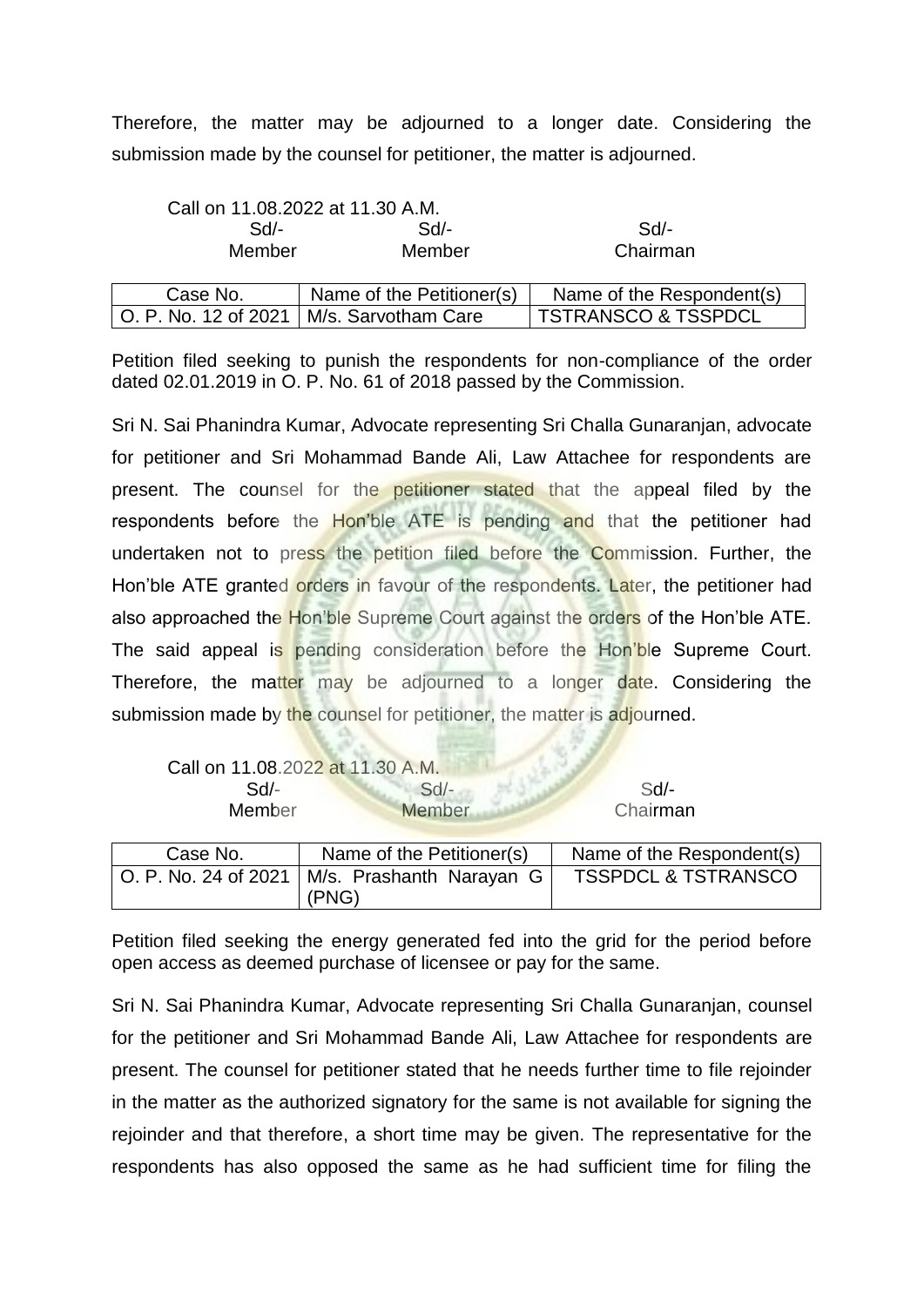rejoinder. The Commission, noticing the several dates of adjournment for the same reason, has pointed out that why it should not impose costs for non-filing of the rejoinder. However, the advocate pleaded for one last chance for filing the rejoinder. Accordingly, the matter is adjourned.

| Call on 25.04.2022 at 11.30 AM. |        |          |
|---------------------------------|--------|----------|
| Sd/-                            | Sd/-   | Sd       |
| Member                          | Member | Chairman |

| Case No.                           | Name of the Petitioner(s) $\vert$ |                 | Name of the Respondent(s)   |  |
|------------------------------------|-----------------------------------|-----------------|-----------------------------|--|
| O. P. No. 47 of 2021   M/s. Mytrah |                                   |                 | Vayu   TSSPDCL, TSTRANSCO & |  |
|                                    | (Godavari)                        | Private   TSPCC |                             |  |
| I. A. No. 20 of 2021               | Limited                           |                 |                             |  |

Petition filed seeking payment of amounts towards energy supplied and rebate claimed by the DISCOM in the year 2016.

I. A. filed seeking direction to the respondent No. 1 not to deduct for generation beyond 23% and consequently to make payments in full towards the invoices raised by the petitioner for the energy generated and supplied by the petitioner.

Sri D. Prakash Reddy, Senior Advocate alongwith Sri N. Sai Phanindra Kumar, Advocate for petitioner and Sri Mohammad Bande Ali, Law Attachee for respondents are present. The counsel for petitioner stated that the factual matrix involved in this matter. The petition is filed with reference to payments being effected by the licensee towards power supply contrary to the provisions of the PPA. He has referred to the provisions in the PPA, the order passed by the erstwhile APERC and the judgment rendered by the Hon'ble Supreme Court. He has explained the provisions of the PPA with regard to capacity, capacity utilization factor and payment of tariff based on the order of the APERC. He sought to interpret the provisions of the PPA, observations made by the APERC while determining the preferential tariff and the factors considered for arriving at CUF. It is his case that the factors that went into arriving at tariff and CUF were based on the directions given by the Hon'ble ATE and the Commission had not deviated from the same. While determining the tariff, the Commission ensured levelization of the tariff across the life of the project.

The main concern of the petitioner is supply of energy generated within the CUF and payment for the same by the licensee. The CUF has been averaged bring in parity between different zones, which have different CUF based on geographical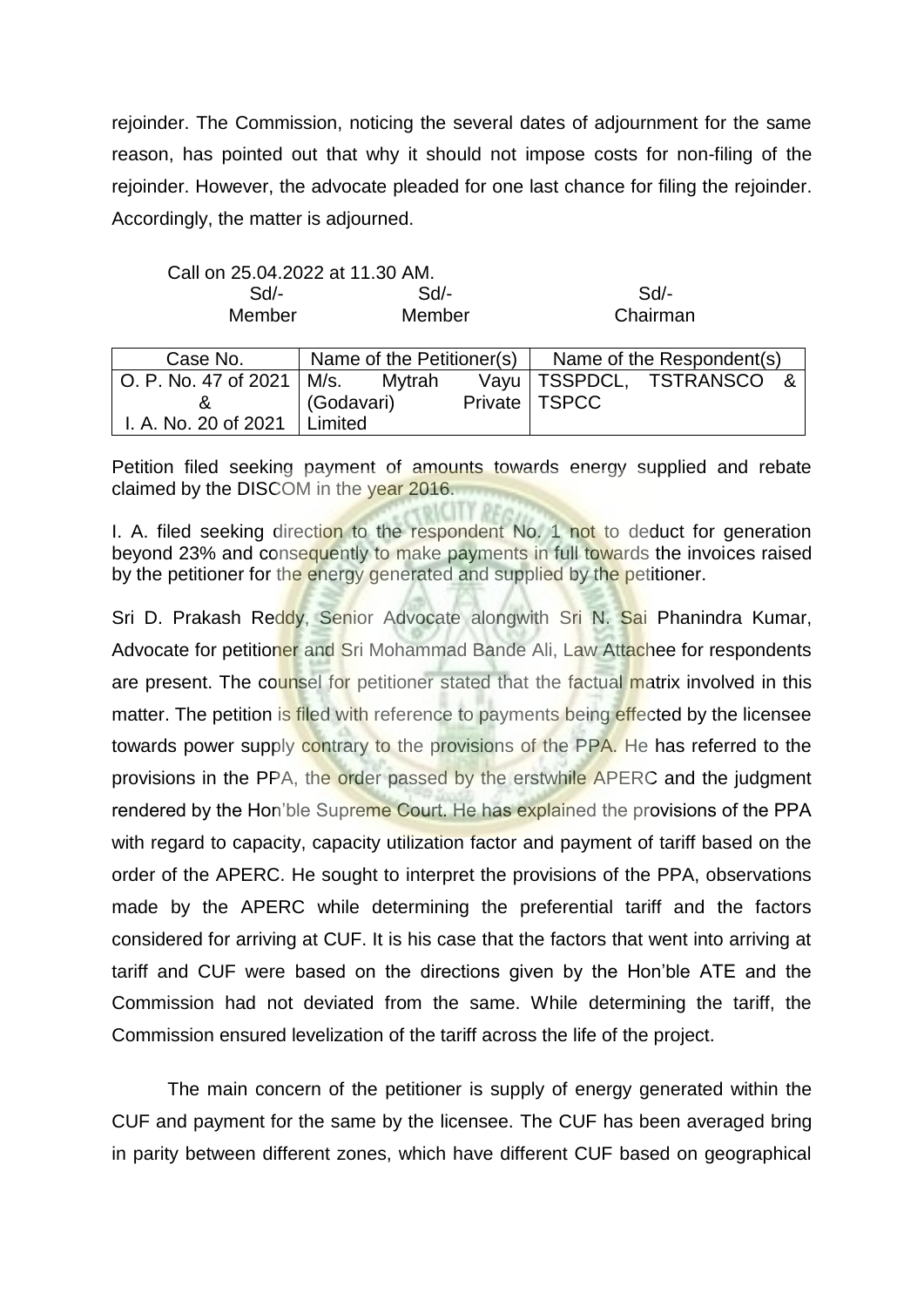location. The tariff has been worked out based on such levelized CUF. It has no reference to capacity of the project, which was initially 100 MW at the time of signing the PPA and it was subsequently amended to 100.8 MW in the year 2017. The licensee initially understood the provision properly and paid for the energy delivered, wherein the petitioner made the CUF. However, subsequently the licensee started interpreting the CUF by linking the same to the capacity. By no means, the petitioner will be able to deliver more than the capacity of the plant and for any reason, if it is delivered also, the energy so delivered does not get paid for as the capacity has already been agreed to by the parties. Inasmuch as, the petitioner is not demanding payment for the energy supplied to the licensee over and above the CUF, but it is entitled to such charges, which are allowed under the PPA.

The counsel for petitioner stated that the licensee is not giving effect to the orders of the Commission, as the order of the Commission is specific and clear that it should pay for all the energy delivered to it. It is also his case that it is an infirm power, as such the licensee cannot insist that the generator should adhere to the CUF and it should be taken only as a normative. The CERC had been stating that the CUF will vary according to the wind zone as also the hub height of the generator. The petitioner had employed better technology and as such, he is achieving better CUF.

The representative of the respondents stated that the respondents are also relying on the same provisions as have been addressed by the petitioner to claim relief. The licensee is bound to follow the terms of the PPA and cannot deviate from the same. The licensee made payments towards the energy delivered in terms of the PPA only keeping in mind the parameters set out by the Commission and the levelized tariff fixed thereof relying on average CUF. The PPA is based on the decision of the Commission only as it was established within the period for which the order of the Commission is made applicable. The petitioner could not have delivered more energy than the normative fixed by the Commission and also cannot claim the charges for excess energy delivered over and above the CUF, which is benchmark for payment. The petitioner is attempting to claim additional benefit despite the order of the Commission being clear as to CUF, which has to be considered for payment and not capacity as has been defined in the PPA.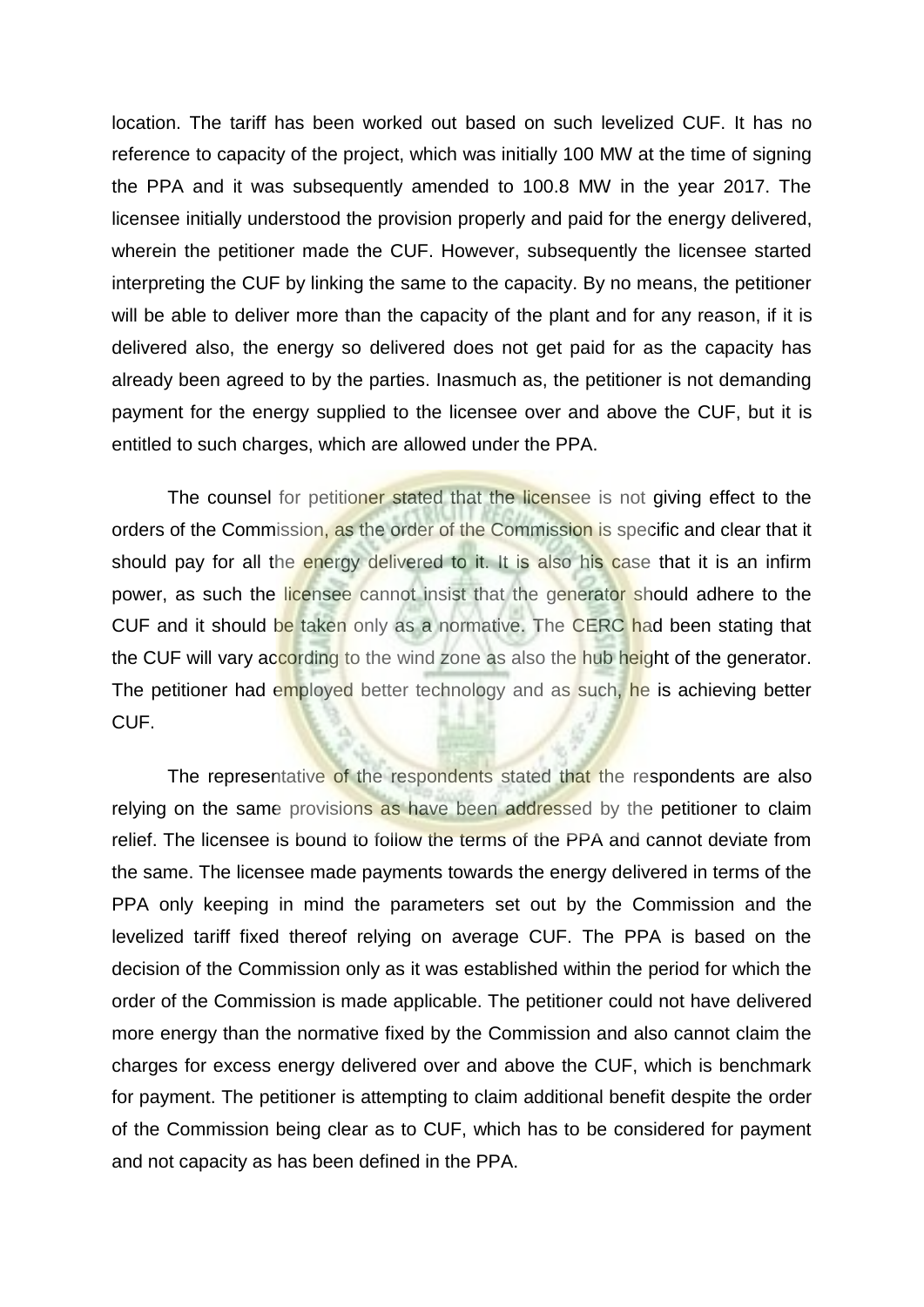The representative of the respondents would emphasize that the PPA is binding on both the parties. The order of the Commission clearly demonstrated and considered the CUF of various places including various zones in the then combined state and levelized the same for arriving at tariff. The tariff fixed by the Commission is dependent on the parameters relied and upon based on the observations of the Hon'ble ATE. The petitioner is not entitled to any relief as prayed for as the licensee has complied with the orders of the Commission and the provisions of the PPA. The petitioner is well aware of the fact that it cannot get paid for energy delivered over and above the CUF.

Having heard the submissions made by the rival parties, the matter is reserved for orders.

| $Sd$ -<br>Member              | $Sd$ -<br>Member          | $Sd$ -<br>Chairman        |  |
|-------------------------------|---------------------------|---------------------------|--|
| Case No.                      | Name of the Petitioner(s) | Name of the Respondent(s) |  |
| R. P. No. 1 of 2022   TSNPDCL |                           | M/s. Gayatri Sugars Ltd.  |  |
| m                             |                           |                           |  |
| O. P. No. 29 of 2021          |                           |                           |  |

Review petition filed seeking review of the order dated 02.06.2021 passed in O. P. No. 29 of 2021 passed by the Commission.

Sri Mohammad Bande Ali, Law Attachee for the review petitioner and Sri N. Sai Phanindra Kumar, Advocate representing Sri Challa Gunaranjan, Advocate for respondent are present. The advocate representing the counsel for respondent stated that the respondent has no objection, if the order is sought to be modified only to the limited extent of deleting the concession made by the review petitioner as otherwise he needs time to file counter affidavit. The representative of the review petitioner stated that he is insisting for modification of the order and to fix the tariff insofar as  $10<sup>th</sup>$  year of operation is considered. In view of the submission the advocate representing the respondent sought time for filing counter affidavit for three weeks. Having considered the submission of the parties, the matter is adjourned.

| Call on 02.05.2022 at 11.30 A.M. |        |          |
|----------------------------------|--------|----------|
| $Sd$ -                           | Sd/-   | -Sd/-    |
| Member                           | Member | Chairman |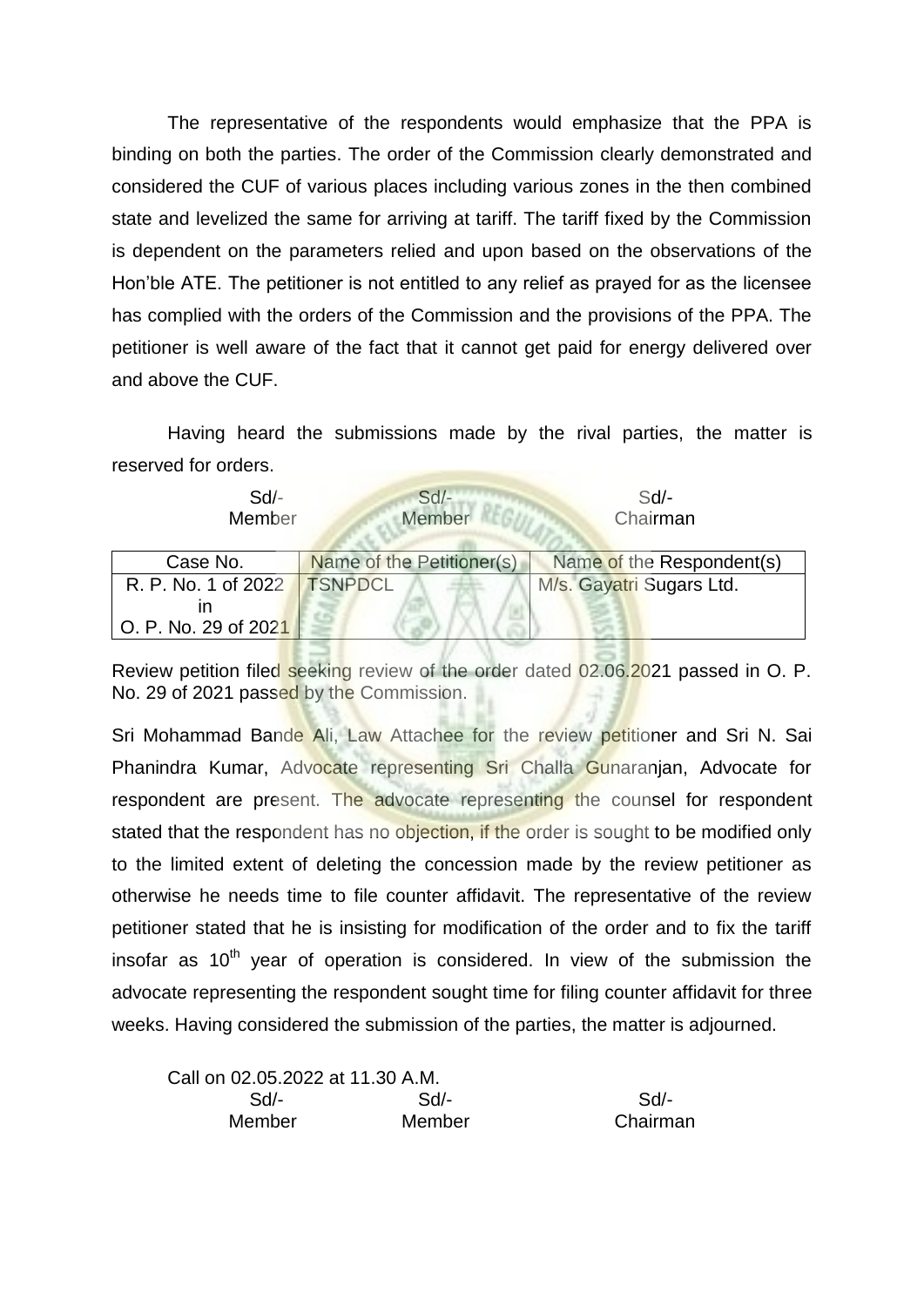| Case No.                                 | Name of the Petitioner(s) | Name of the Respondent(s) |
|------------------------------------------|---------------------------|---------------------------|
| O. P. No. 36 of 2021   M/s. L. B. Kunjir |                           | ∣ TSSPDCL                 |

Petition filed seeking reimbursement of the principle amount along with DPS / LPS for the energy supplied to the DISCOM.

Sri V. N. Bohra, advocate for petitioner and Sri. Mohammad Bande Ali, Law Attachee respondent are present. The counsel for petitioner stated that the issue is related to the payment of amounts due to the generator along with late payment surcharge. It is his case that the payment have not been made on the premise that the petitioner has not furnished bank details. The representative of the respondent stated that payments are being made and same are being received by the petitioner. Earlier the petitioner did not receive payments towards energy charges, but subsequently, the petitioner has been receiving the amount in their bank account, yet the earlier payments are due to it. The representative of the respondent stated that payments are made in accordance with PPA and there are no dues to be paid to the petitioner. He opposed any relief towards late payment charges as the petitioner itself has delayed furnishing of details of financial particulars. In view of the submissions made by rival parties, the matter is reserved for orders.

| $Sd$ -<br>Member     | $Sd$ -<br>Member                                                  | Sd<br>Chairman            |
|----------------------|-------------------------------------------------------------------|---------------------------|
| Case No.             | Name of the Petitioner(s)                                         | Name of the Respondent(s) |
| O. P. No. 38 of 2020 | M/s. Sri Ambika Steel TSSPDCL & its officers<br><b>Industries</b> |                           |

Petition filed seeking penal action against the TSSPDCL and its officers for noncompliance of the directions given in the order dated 09.09.2021 by the Commission.

Sri Mohammad Bande Ali, Law Attachee for respondents is present. There is no representation for petitioner. The representative of the respondents stated that appeal has been filed before the Hon'ble ATE and the Hon'ble ATE was pleased to observe on the basis of the concession made by the DISCOM that the bills shall be raised, but shall not press for disconnection of the supply by the DISCOM. In view of the filing of the appeal, the matter is adjourned.

| Call on 02.05.2022 at 11.30 A.M. |        |          |
|----------------------------------|--------|----------|
| Sd/-                             | Sd     | Sd       |
| <b>Member</b>                    | Member | Chairman |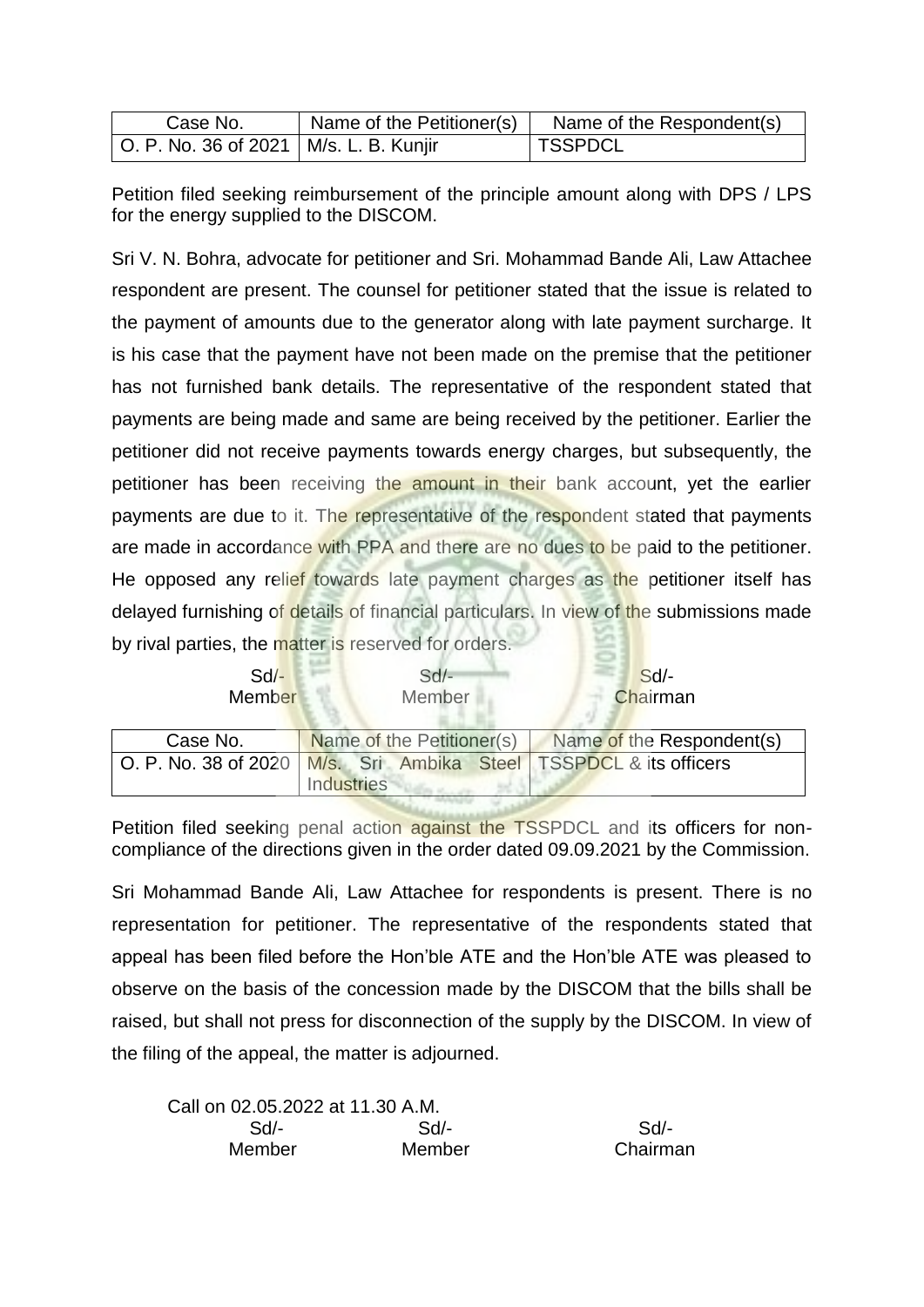| Case No.                     | Name of the Petitioner(s) |            | Name of the Respondent(s) |
|------------------------------|---------------------------|------------|---------------------------|
| R. P. (SR) No. 93 of 2021    |                           | M/s. Ramky | Enviro   TSSPDCL          |
|                              | Engineers Ltd.            |            |                           |
| O. P. No. 14 of 2020         |                           |            |                           |
|                              |                           |            |                           |
| I. A. (SR) No. 94 of 0f 2021 |                           |            |                           |

Review petition seeking to review of the order dated 18.04.2020 in O. P. No. 14 of 2020 (suo motu) regarding determination of generic tariff for RDF projects.

I. A. filed seeking condonation of delay in filing the review petition.

Sri Avinash Desai, Advocate for the review petitioner along with Sri Matrugupta Mishra, Advocate are present. The counsel for review petitioner stated that the respondent in the original petition has filed its counter affidavit in O. P. No. 1 of 2022 and stated that the review petition is pending, therefore, a rejoinder is to be filed in the said petition. As such, this matter may be adjourned by three weeks. It may be taken up with the O. P. No. 1 of 2022. Accordingly, the matter is adjourned.

| Call on 02.05.2022 at 11.30 A.M.<br>$Sd$ -<br>Member | $Sd$ -<br>Member          | Sd<br>Chairman            |
|------------------------------------------------------|---------------------------|---------------------------|
| Case No.                                             | Name of the Petitioner(s) | Name of the Respondent(s) |
| O. P. No. 1 of 2022                                  | M/s. Hyderabad MSW        | <b>TSSPDCL</b>            |
|                                                      | Solutions Pvt.<br>Energy  |                           |
| I. A. No. 1 of 0f 2022                               | Ltd.                      |                           |

Petition seeking to quash notice dated 16.07.2021 issued by the respondent seeking reimbursement of the tipping fee from the petitioner.

I. A. filed seeking exparte adinterim stay of the operation of the notice dated 16.07.2021 issued by the respondent seeking reimbursement of the tipping fee from the petitioner.

Sri Avinash Desai, Advocate for petitioner along with Sri Matrugupta Mishra, Advocate and Sri Mohammad Bande Ali, Law Attachee for respondent are present. The counsel for petitioner stated that the respondent has filed counter affidavit in this petition and stated that a review petition is pending, therefore, a rejoinder is to be filed in this petition. As such, this matter may be adjourned by three weeks. It may be taken up with the R. P. (SR) No. 94 of 2022. Accordingly, the matter is adjourned.

| Call on 02.05.2022 at 11.30 A.M. |        |          |
|----------------------------------|--------|----------|
| $Sd$ -                           | Sd     | Sd       |
| Member                           | Member | Chairman |